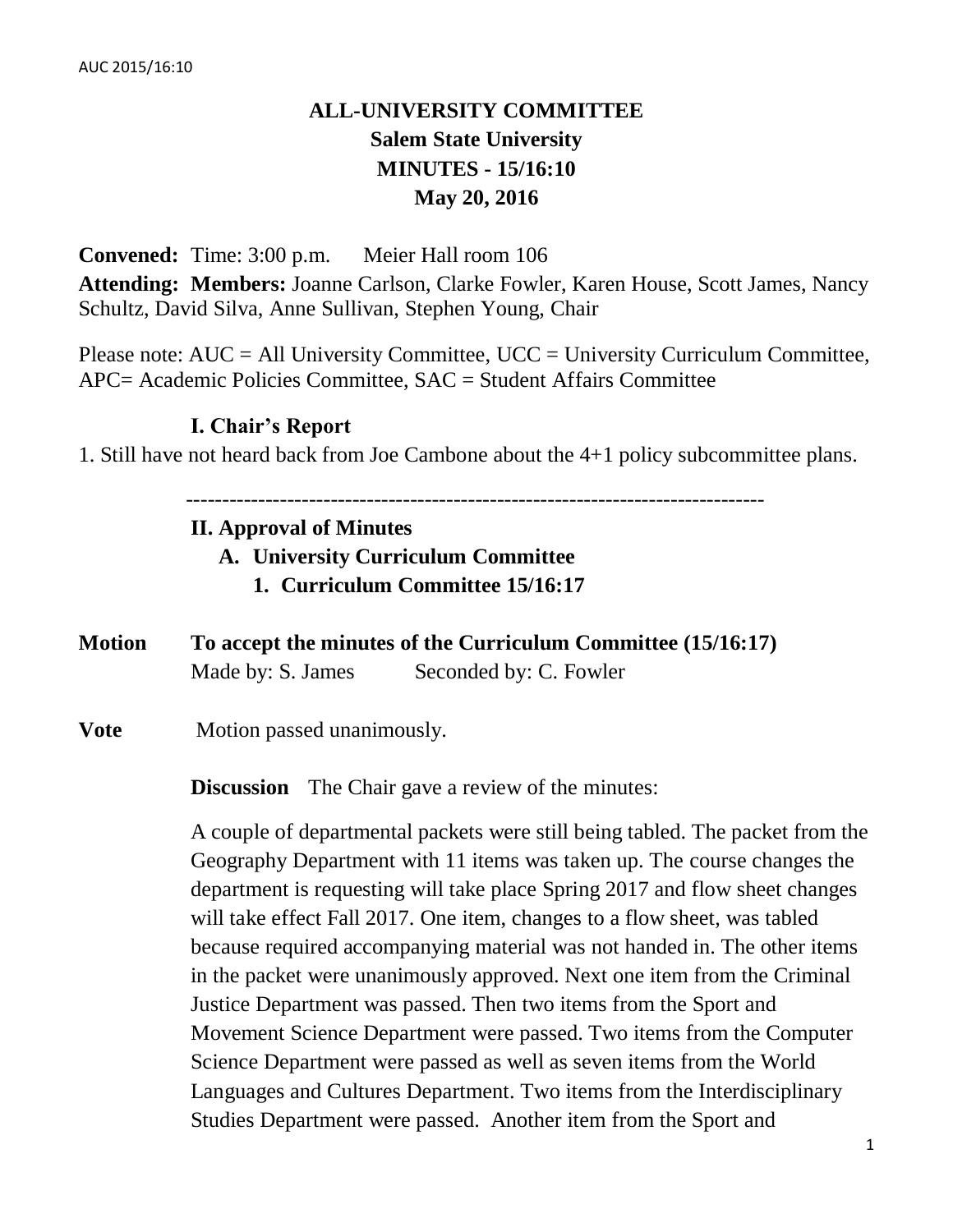#### AUC 2015/16:10

Movement Science Department was passed. Finally four items from the Music and Dance Department were passed. The meeting then ended due to time. That was the essence of the meeting.

**Motion** To end discussion of the minutes. Made by: A. Sullivan Seconded by: C. Fowler **Vote** Motion passed unanimously. **Motion To approve the minutes of the Curriculum Committee (15/16:17)** Made by: S. James Seconded by: A. Sullivan **Vote** Motion passed unanimously. -------------------------------------------------------------------------------- **2. Curriculum Committee 15/16:18**

**Motion To accept the minutes of the Curriculum Committee (15/16:18)** Made by: C. Fowler Seconded by: A. Sullivan

**Vote** Motion passed unanimously.

**Discussion** The Chair gave a review of the minutes:

This was the final meeting of the UCC for the year and it started with the chair thanking everyone for their extensive work over the course of the year. The first packet to be voted on was from the Music and Dance Department where three items were discussed and passed. Next the Geography Department had their final item (change in flow sheet) discussed and passed. The Psychology Department had one item discussed and passed. The Sport and Movement Science Department had two items discussed and passed. The Occupational Therapy Department had six items reviewed and discussed. There was considerable discussion about the package. Two of the courses that were requesting a W-II designation were tabled, one because it only had 2 credit hours (needs to be 3 credit hours) and the other W-II request was too discipline oriented as the W-II should be available to people outside of the discipline, where the W-III is discipline oriented. Other than these two classes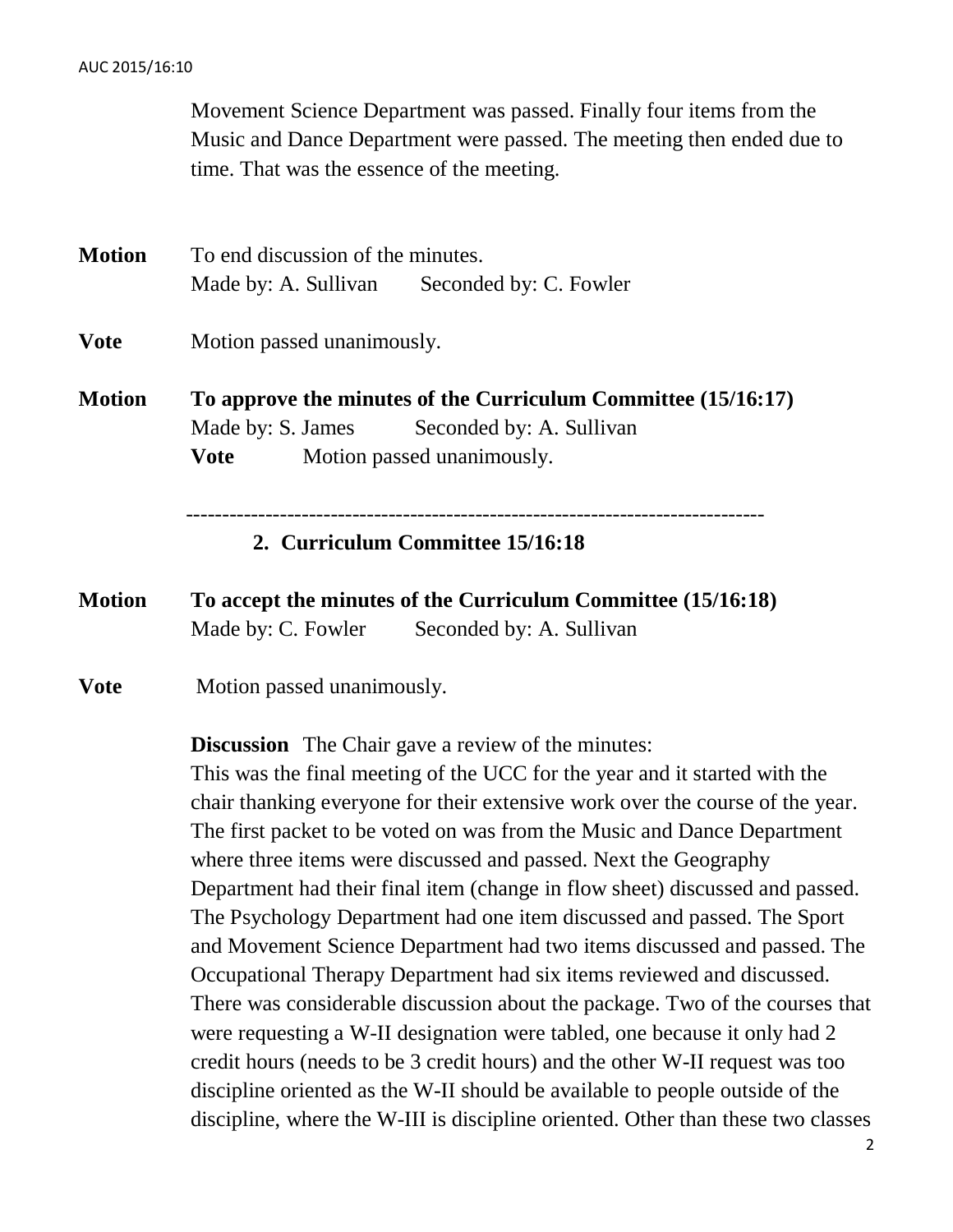the package passed. Next the Criminal Justice Department had one item which was approved. The Philosophy Department had three items which were discussed and although the package passed, they needed to submit a degree map for 16:191 in order to pass AUC, which has been submitted and was in our T-drive.

It was noted that this was a tough year for the UCC, but that a number of members have agreed to serve again next year. There are still several empty slots, however. Some summer work is planned. Next year should be less demanding, but that might depend on what ultimately happens with the diversity course proposal.

A question was raised about whether "unbundling" packages submitted by departments will become pro forma in cases where there are individual actions that can be moved forward while others are resolved.

| <b>Motion</b> | To end discussion of the minutes.                                   |                                             |  |  |
|---------------|---------------------------------------------------------------------|---------------------------------------------|--|--|
|               |                                                                     | Made by: A. Sullivan Seconded by: C. Fowler |  |  |
| <b>Vote</b>   | Motion passed unanimously.                                          |                                             |  |  |
| <b>Motion</b> | To approve the minutes of the Curriculum Committee (15/16:18)       |                                             |  |  |
|               |                                                                     | Made by: S. James Seconded by: A. Sullivan  |  |  |
| <b>Vote</b>   | Motion passed unanimously.                                          |                                             |  |  |
|               |                                                                     | 1. Academic Policies Committee 15/16:05     |  |  |
| <b>Motion</b> | To accept the minutes of the Academic Policies Committee (15/16:05) |                                             |  |  |
|               | Made by: C. Fowler                                                  | Seconded by: A. Sullivan                    |  |  |
| <b>Vote</b>   | Motion passed unanimously.                                          |                                             |  |  |
|               | <b>Discussion</b> The Chair of AUC gave a review of the minutes:    |                                             |  |  |

This meeting started off with the vice chair noting that he will be running the meeting and that there is no Old Business. Under New Business the committee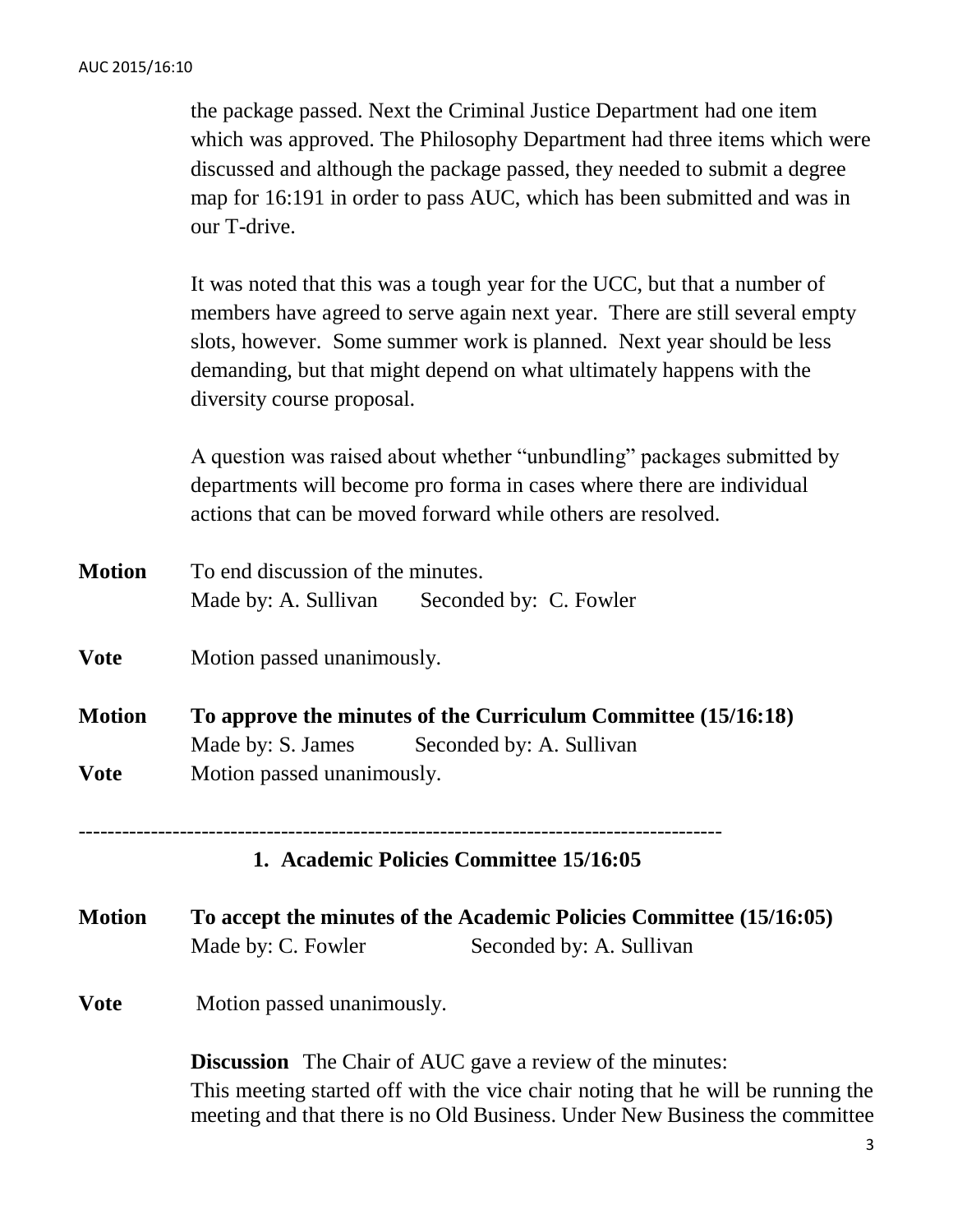looked at the "Professional Readiness Process" from the School of Social Work.

A member of the school of social work explained that SWK has a gatekeeping process to ensure that students are prepared to move forward in their major and created the continuation process. After adding courses and changing some policies (GPA from 2.3 to 2.7), they decided to update the name from continuation to professional readiness process. After some discussion the policy passed unanimously. Next the committee took up the IACUC animal care policy. . There is a concern among some faculty that the proposal passed in 2014 did not formally include governance as well as an opportunity for MSCA to nominate a member of the committee. By law, IACUC must include a non-scientist, but since 14:403 was approved, an administrator has been named each year and as a result there isn't a broad faculty voice on the committee. Some people want more faculty representation on the Board. There was considerable discussion about this issue. It was noted that the SSU IACUC committee meets federal guidelines and the policy is aligned with peer institutions. There is concern by some people that because students are involved in the research, there needs to be more faculty involvement. There is also concerned that this proposal is opening a door to interference with the committee function and could jeopardize research done at Salem State if animal rights become part of the discussion within the committee. It was noted that the request to change the makeup of the board was made by people outside of the board and outside of the departments (Psychology and Biology) that use live animals. It was also questioned whether this issue of changing the board makeup falls outside of the APC since historically such issues were treated within the IACUC. After considerable discussion it was noted that the IACUC just found out about the proposal and the APC should table the proposal to allow the IACUC a chance to respond. There was a motion to table the proposal which passed unanimously.

Next the APC took up the issue of Directed Study Exceptions for General Education. The policy put forward will allow the capstone experience for students that are offered as an individualized study format to also meet the requirement for the W-III. The current policy prevents any directed study/independent study from fulfilling a general education requirement.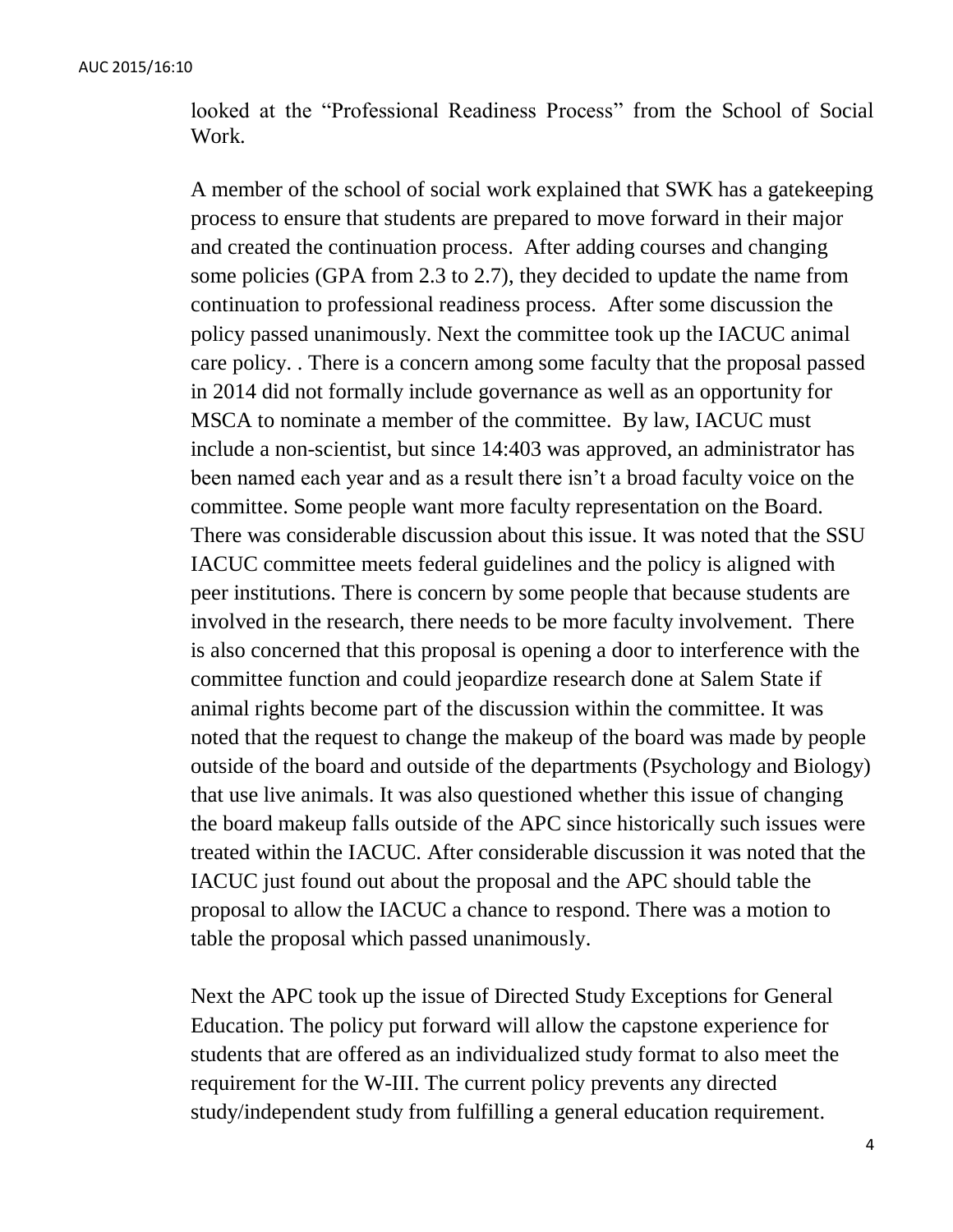There was some discussion about the proposal and then it passed unanimously. Finally the APC took up the policy of Defining Directed Studies and Independent Studies. This policy request states *"The General Education Committee, recommends that Academic Policies establish clear definitions for both Directed Studies and Independent Studies."* There is confusion in the university community over the use and definition of the terms directed study (DS) and independent study (IS). There was some discussion and then a motion to table and invite M. Miller to attend the next meeting to help clarify the definition. The motion passed unanimously. Due to time, the meeting then ended.

**Motion** To end discussion of the minutes. Made by: S. James Seconded by: D. Silva **Vote** Motion passed unanimously. **Motion To approve the minutes of the Academic Policies Committee (15/16:05)**  Made by: N. Schultz Seconded by: A. Sullivan **Vote** Motion passed unanimously. -------------------------------------------------------------------------------- **2. Academic Policies Committee 15/16:06 Motion To accept the minutes of the Academic Policies Committee (15/16:06)** Made by: C. Fowler Seconded by: A. Sullivan **Vote** Motion passed unanimously. **Discussion** The Chair of AUC gave a review of the minutes: This meeting started off with a discussion of the policy of Defining Directed Studies and Independent Studies. The Registrar gave an overview of the issue.

When looking at the list of Directed/Independent Studies, the terms seemed to be used interchangeably. There is a need for thoughtful, analytic discussion about how these courses fit into the general education curriculum. There was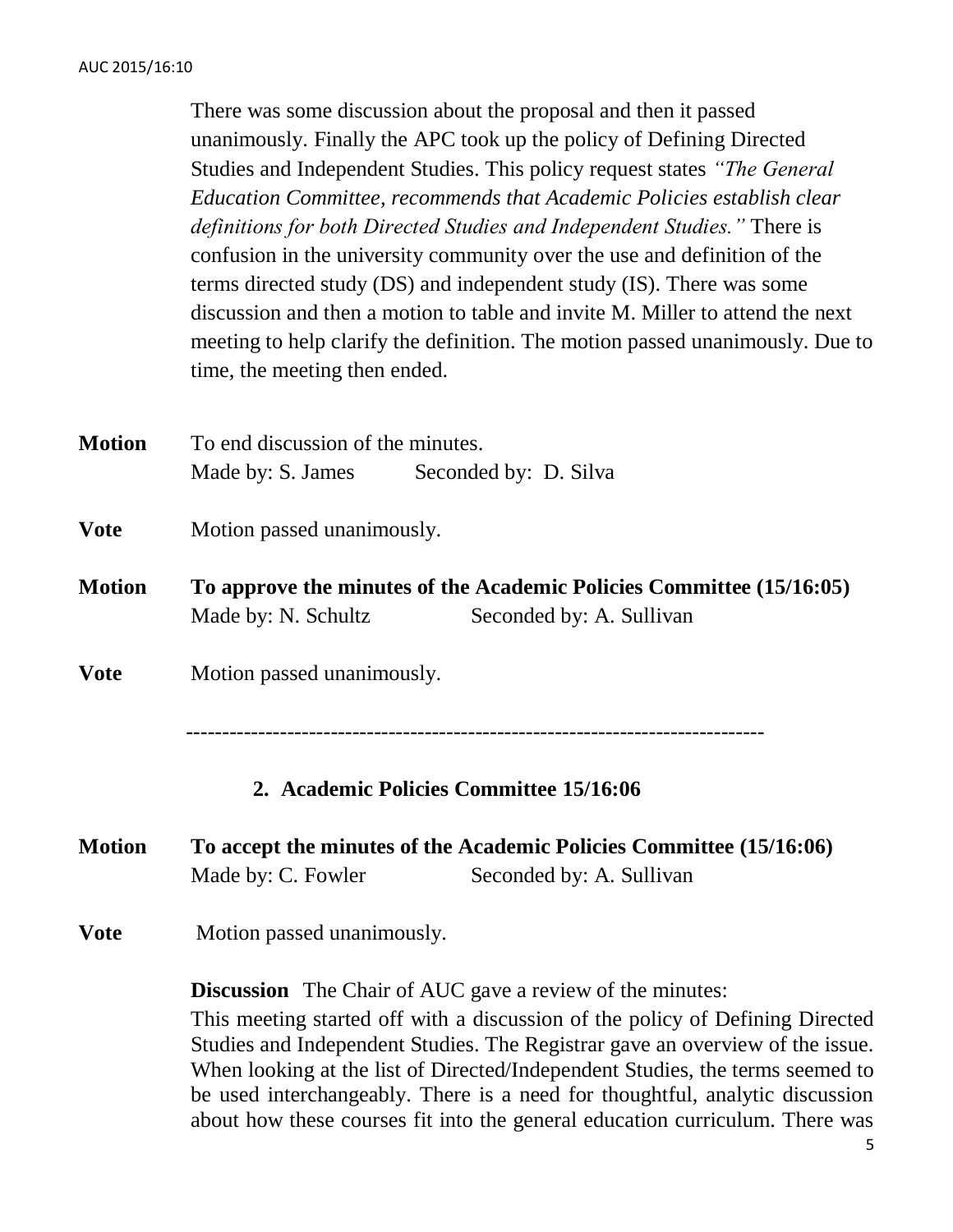some discussion of the issue and then there was a suggestion to get clarification by submitting concerns to AUC, UCC, and the general Education Committee. The item was then tabled until they get feedback. Next the APC reviewed the Foreign Language Policy updating the foreign language requirement which is proficiency at the intermediate level. This proposed policy would state that proficiency would be met by passing any courses above 202 in the target language. The policy passed unanimously. Next the APC unanimously passed the Revision to CLEP examination requirement in Spanish with no discussion. Next they took up the policy of Revision to Foreign language substitution. There was considerable discussion about the proposal and the legality of it. It was decided to table the issue until a representative from World Languages and Cultures could come and explain the issue in greater detail. Next the APC discussed the issues of requiring a foreign language for BAs and what the differences are between BAs and BSs. There was some discussion and then there was a request for clarification from the AUC (which I have given). The final issue of the meeting concerning the composition of the Animal Care Committee was tabled to give more time for people to prepare.

A recommendation was made that the university adopt definitions which account for three types of courses of this nature:

- 1. Directed Study for work guided by a faculty member with expertise in a particular area
- 2. Independent Study for work initiated by a student, in partnership with a faculty member who has related expertise
- 3. By Arrangement for courses that are cancelled for low enrollment (existing course content documented in a course description)

It was suggested that the Chair of AUC relay these recommendations to the APC for consideration.

| <b>Motion</b> | To end discussion of the minutes.                                    |                        |  |  |
|---------------|----------------------------------------------------------------------|------------------------|--|--|
|               | Made by: S. James                                                    | Seconded by: C. Fowler |  |  |
| <b>Vote</b>   | Motion passed unanimously.                                           |                        |  |  |
| <b>Motion</b> | To approve the minutes of the Academic Policies Committee (15/16:06) |                        |  |  |
|               | Made by: N. Schultz                                                  | Seconded by: C. Fowler |  |  |
|               |                                                                      |                        |  |  |

**Vote** Motion passed unanimously.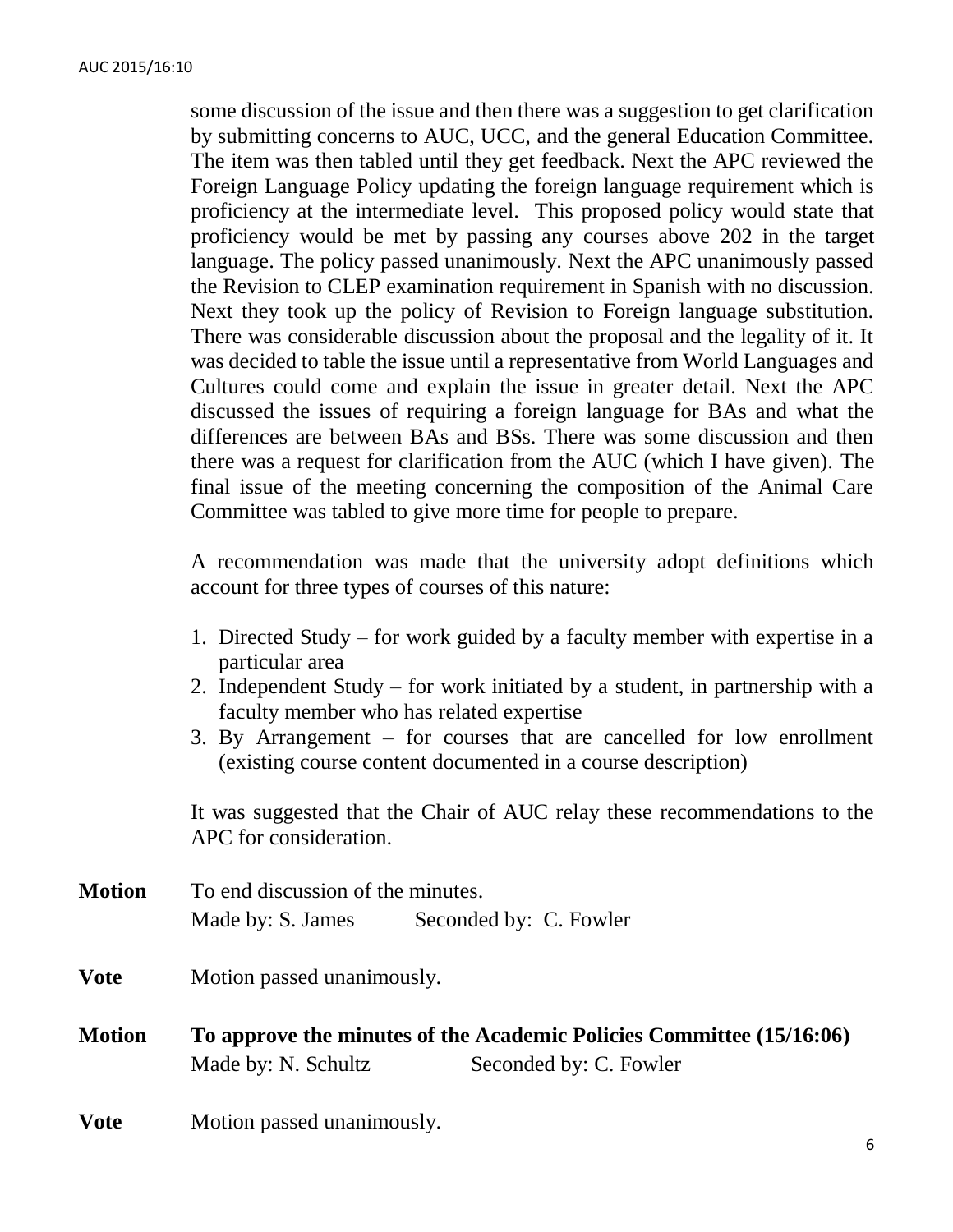--------------------------------------------------------------------------------

#### **3. Academic Policies Committee 15/16:07**

## **Motion To accept the minutes of the Academic Policies Committee (15/16:07)** Made by: A. Sullivan Seconded by: C. Fowler

**Vote** Motion passed unanimously.

**Discussion** The Chair of AUC gave a review of the minutes:

This meeting started off with some discussion of the past meeting's minutes with some edits suggested. Under Old Business the policy of defining directed studies and independent studies was taken up. There was considerable discussion about this issue. There is no clear distinction between directed study and independent study across campus and each department seems to have its own understanding. The most important aspect of this issue has already been resolved (and approved) in that certain directed studies can be used to fulfil the W-III requirements. The discussion about this issue touched on many, many different aspects such as wondering about the future implications of not clarifying this issue and just letting its ambiguity to continue, or to renumber Directed Studies and Independent Studies, etc. After the lengthy discussion the APC said they had a few choices. : The committee can either act and come up with definitions for "directed study" and "independent study," provided that the benefits of doing so outweigh the hassles created for departments, or else the committee can refuse to act on the proposal, given the disadvantages it presents. If the proposal gets rejected, then in the Fall of 2016 there can be a subcommittee to come up with definitions. The committee voted on the proposal and it failed. Next the APC took up the policy of the Revision to Foreign Language Substitution (16:246). A member from the World Languages and Culture Department explained the situation. There are only two ways in which a student can get a foreign language substitution. The first way a student can get the foreign language substitution is through Lisa Bibeau, the director of Disability Services. The second way is through the foreign language committee. There was considerable discussion of the various aspects, including legality issues, of this policy. In the end the policy was passed. Next the APC discussed the AUC request for them to explore the differences between a BA and a BS. There was an extensive discussion about the BA / BS issue and it was noted that there is some ambiguity in Salem State's rules and regulations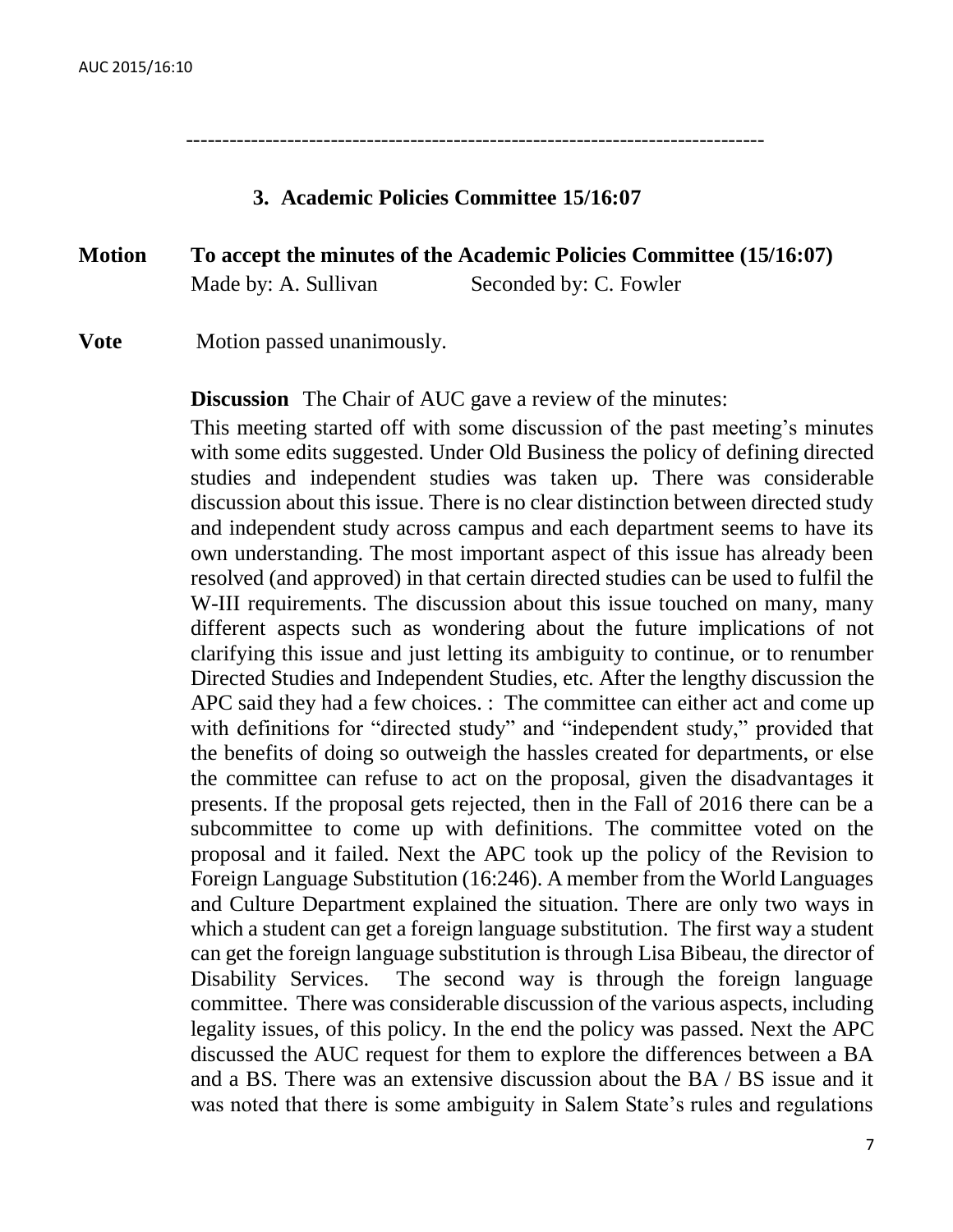and that might not be a good thing. The registrar said that their office is not bothered by the ambiguity and that their perception of the two is: "The B.A. conforms to the elements of a well-rounded liberal arts degree while a B.S. is generally more tightly focused and developed." It was also noted that B.S. degree tends to have more support courses than the B.A. The offset, though, is that the B.A. has the minor requirement *and* the foreign language requirement. It was suggested that members of the All University Committee should be invited to an APC meeting to clarify the underlying reason for this proposal, especially when this issue has come before APC at least three times. At the end of the discussion a motion was made that states: To respond to the All University Committee to the effect that the distinction offered by the registrar's office (namely that: a B.A. conforms to the elements of a well-rounded liberal arts degree while a B.S. is generally more tightly focused and developed) is a fairly satisfactory working distinction. The motion passed unanimously. The last policy under Old Business was the animal care policy and it was decided to table the issue and it was suggested to devote an entire meeting to this issue in the future. Under New Business the APC took up the policy issue of School of Education Practicum Failure Policy (16:256). A representative from the School of Education explained the reason for this policy: explained that passing a practicum is not a requirement for graduation, but it is required for getting a license. A student has failed the practicum twice and has asked to return to the program. Unfortunately, there is no policy in place that allows the School of Education to refuse her. Both the student's supervising faculty and the program coordinator said the student should not be readmitted. Thus, it is clear that a written policy is needed, with an explicit message that stresses that the practicum cannot be attempted more than twice. The policy passed unanimously. The final policy to be discussed at this meeting was **Topics in Student Affairs Policy (16:257).** This proposal builds upon the existing policy for prior learning credit. At Salem State students previously could receive credits through various mechanisms. Taking IDS 299, a Topics in Student Affairs course, was one of those means. There has been a number of courses offered under IDS 299 that are not three-credits, full-semester courses, but are substantive co-curricular programs. This policy will let students get credit for participation in Student Life activities such as the Campus Educators on Sexual Assault workshops. According to the life experience policy, any of these programs that are given credit needs to be vetted by the department, and the department has to provide assessments about the learning outcome. This policy was approved unanimously. The meeting then adjourned.

AUC discussion about the BA/BS distinction acknowledged that there is no bright line of distinction between the two types of degrees, and that this is OK.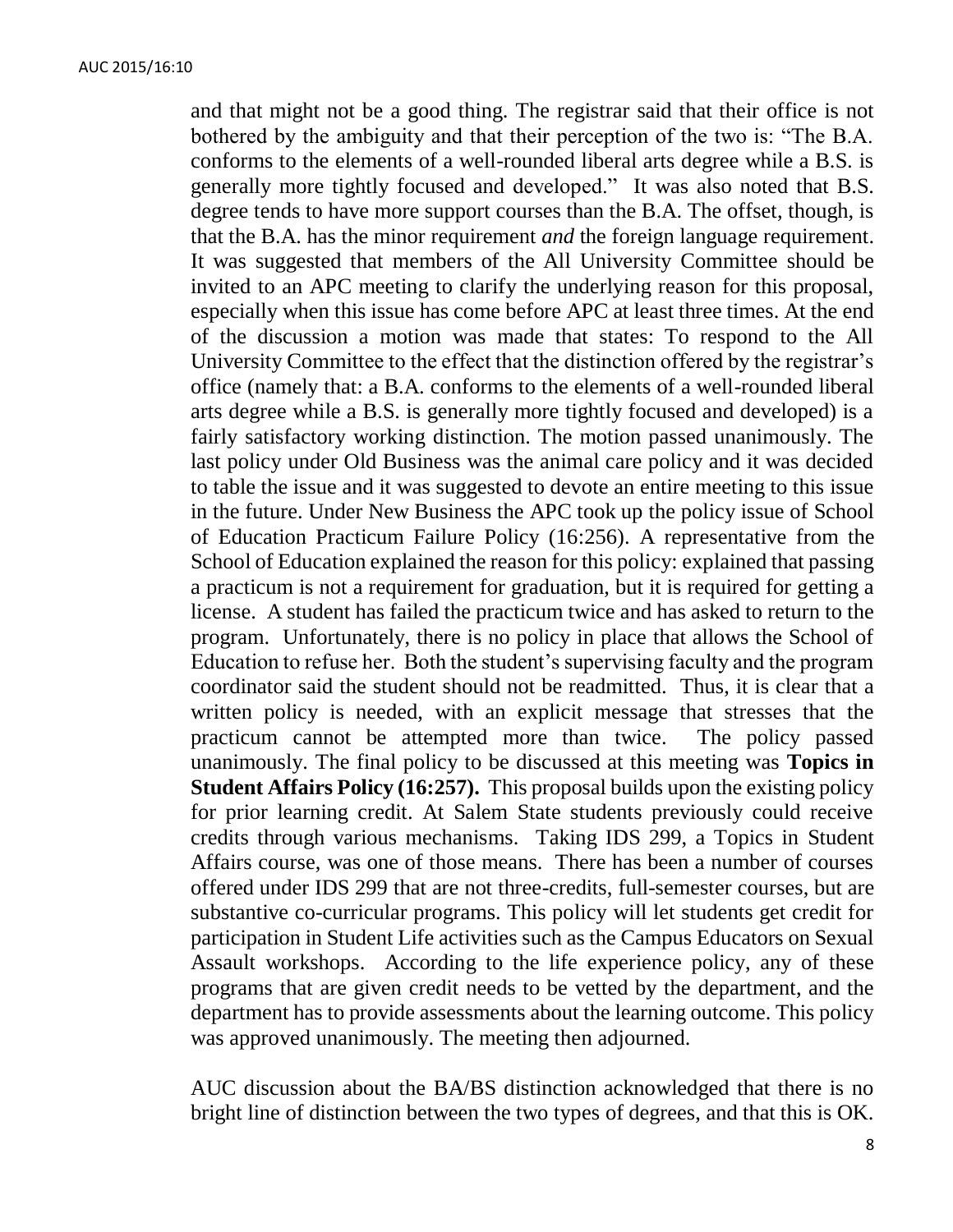In fact, research from a few years ago indicated that it appears to align with practices at other institutions. It was noted that we recently changed our General Education requirements to be more flexible, and that to codify the differences between BA and BS degrees might require a significant amount of changes to existing flow sheets – work that many departments have already had to undertake as part of the General Education revision. It was also noted that the intent of our new General Education is aligned with the registrar's understanding of the differences between BA and BS degrees: to be more open.

It was noted that there are several typos in this set of minutes, including on page 11 with reference to the Go Pro program. These should be corrected.

| <b>Motion</b> | To end discussion of the minutes.                                            |  |  |  |  |
|---------------|------------------------------------------------------------------------------|--|--|--|--|
|               | Made by: S. James Seconded by: C. Fowler                                     |  |  |  |  |
|               |                                                                              |  |  |  |  |
| <b>Vote</b>   | Motion passed unanimously.                                                   |  |  |  |  |
|               |                                                                              |  |  |  |  |
| <b>Motion</b> | To approve the minutes of the Academic Policies Committee (15/16:07)         |  |  |  |  |
|               | Made by: A. Sullivan<br>Seconded by: N. Schultz                              |  |  |  |  |
| <b>Vote</b>   | Motion passed unanimously.                                                   |  |  |  |  |
|               |                                                                              |  |  |  |  |
|               |                                                                              |  |  |  |  |
|               |                                                                              |  |  |  |  |
|               | 4. Academic Policies Committee 15/16:08                                      |  |  |  |  |
| <b>Motion</b> | To accept the minutes of the Academic Policies Committee (15/16:08)          |  |  |  |  |
|               | Seconded by: J. Carlson<br>Made by: A. Sullivan                              |  |  |  |  |
| <b>Vote</b>   | Motion passed unanimously.                                                   |  |  |  |  |
|               |                                                                              |  |  |  |  |
|               | <b>Discussion</b> The Chair of AUC gave a review of the minutes:             |  |  |  |  |
|               | This meeting was specifically held to pass the minutes of the prior meeting. |  |  |  |  |
| <b>Motion</b> | To end discussion of the minutes.                                            |  |  |  |  |
|               | Made by: S. James<br>Seconded by: D. Silva                                   |  |  |  |  |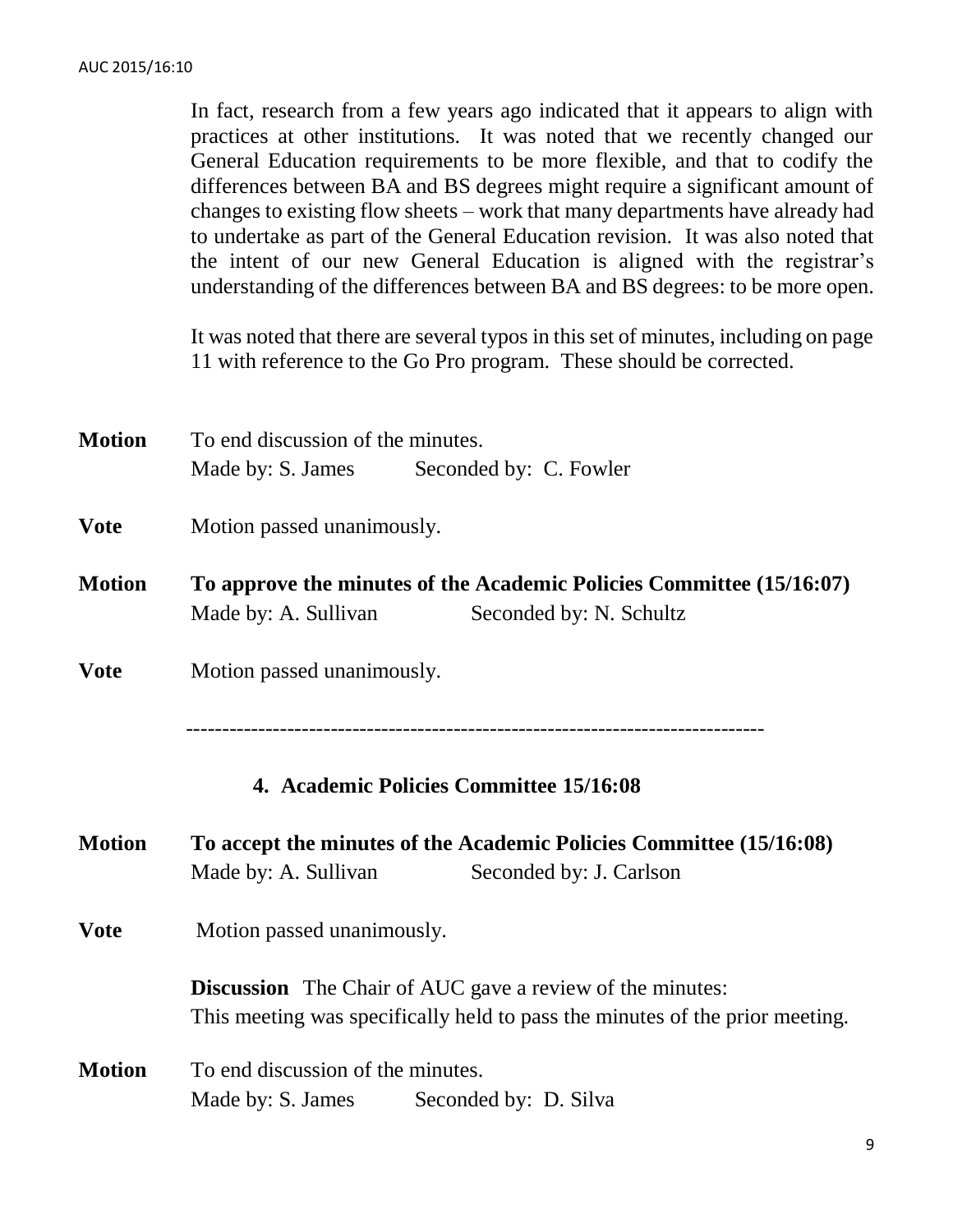**Vote** Motion passed unanimously.

**Motion To approve the minutes of the Academic Policies Committee (15/16:08)**  Made by: D. Silva Seconded by: S. James **Vote** Motion passed unanimously. ----------------------------------------------------------------------------------------- **1. Student Affairs Committee 15/16:05 Motion To accept the minutes of the Student Affairs Committee (15/16:05)** Made by: A. Sullivan Seconded by: C. Fowler **Vote** Motion passed unanimously. **Discussion** The Chair of AUC gave a review of the minutes: This meeting started off with the report of findings from sophomore data subcommittee with a list of bullet points from the report. This was followed by the report of findings from sophomore research group which also listed findings. There also was a list of relevant links related to sophomore experience at other universities. The minutes end with a list of relevant articles. AUC members asked if it was possible to have the sophomore retention data broken down by major. S. James reported that it is and that the results found in the SAC are not surprising. **Motion** To end discussion of the minutes. Made by: S. James Seconded by: A. Sullivan **Vote** Motion passed unanimously. **Motion To approve the minutes of the Student Affairs Committee (15/16:05)**  Made by: C. Fowler Seconded by: A. Sullivan **Vote** Motion passed unanimously.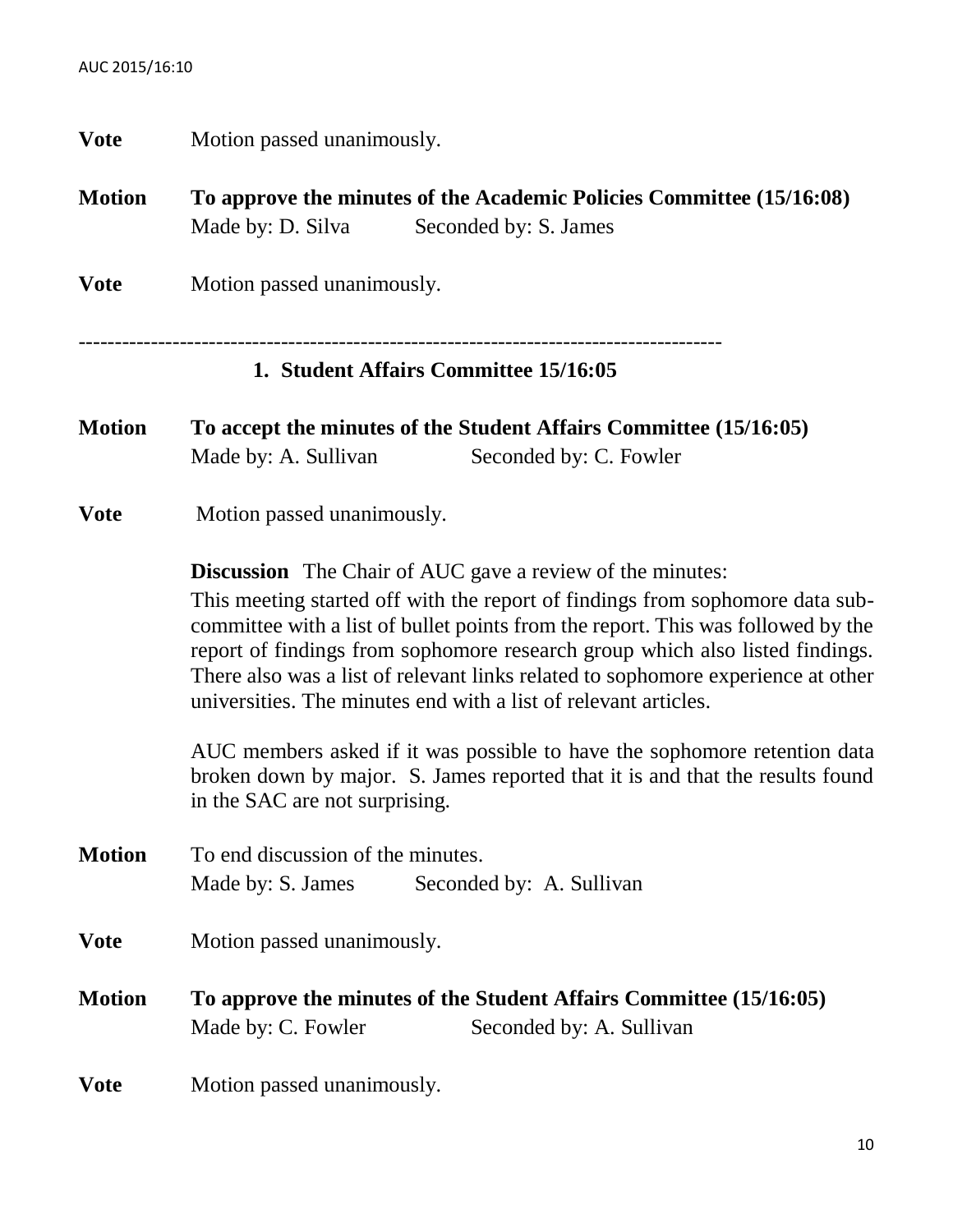--------------------------------------------------------------------------------

#### **2. Student Affairs Committee 15/16:06**

# **Motion To accept the minutes of the Student Affairs Committee (15/16:06)** Made by: S. James Seconded by: N. Schultz

**Vote** Motion passed unanimously.

**Discussion** The Chair of AUC gave a review of the minutes:

This meeting started off with the approval of the last meetings minutes. Next item was a discussion of the rules for student clubs, an issue brought up by the AUC. The SAC felt that they needed more information and they proposed forming a subcommittee to look into the rules. Next the committee discussed their annual review by discussing their accomplishments, reflecting on their charge, reviewing the appropriateness of their membership, and thinking about goals for next year. Lastly the committee reviewed proposed changes to the student conduct code and approved the changes unanimously.

AUC members indicated they are concerned about the lack of student involvement in committees and wondered if there are ways to encourage students outside of SGA to participate, noting that a few years ago the AUC had several student participants who were actively engaged and it was wonderful. It was suggested that perhaps that Leadership Institutes run by Student Involvement & Activities could encourage students to participate in governance committees at the University. The Chair will pass this suggestion along to the Dean of Students.

**Motion** To end discussion of the minutes. Made by: D. Silva Seconded by: A. Sullivan **Vote** Motion passed unanimously. **Motion To approve the minutes of the Student Affairs Committee (15/16:06)**  Made by: S. James Seconded by: C. Fowler

**Vote** Motion passed unanimously.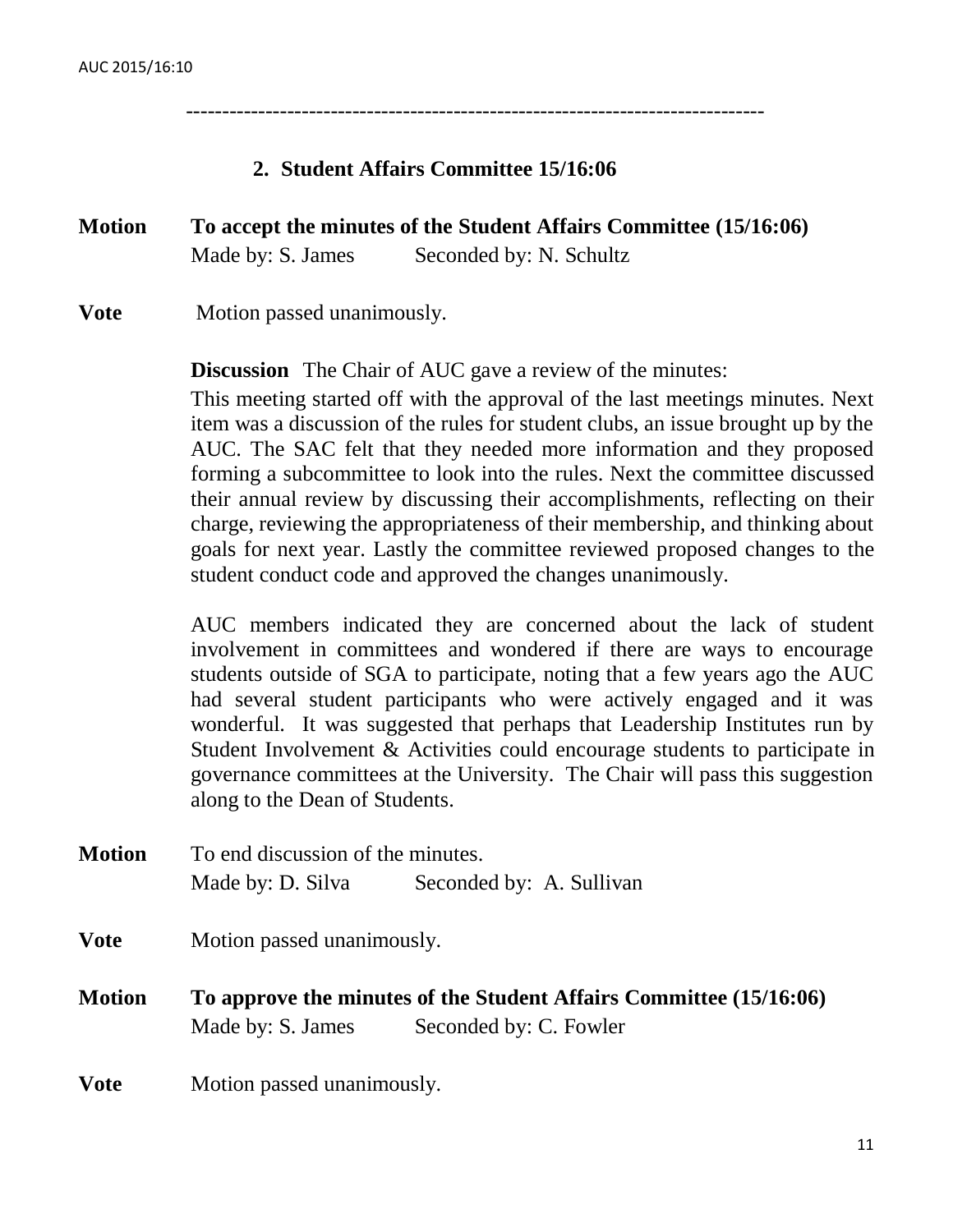-----------------------------------------------------------------------------------------

## **1. Library Media Development Committee 14/15:07, 15/16:01, 15/16:02, and 15/16:03**

## **Motion To accept the four sets of minutes of the Library Media Development Committee**

Made by: S. James Seconded by: C. Fowler

**Vote** Motion passed unanimously.

**Discussion** There was no discussion of the content of these minutes.

**Motion To approve the four sets of minutes of the Library Media Development Committee** Made by: J. Carlson Seconded by: D. Silva

**Vote** Motion passed unanimously.

The Chair then read the emailed comments of an AUC member, who could not attend the meeting, into the record:

1. Proposal 16:223 - Not that I see an immediate impact, but in the future, could there be a macro level impact on student population if other departments/schools start imposing similar restrictions on GPA or other criteria – keeping in mind our 'accessibility' desire. 2. With respect to IACUC – Although I agree principally, that faculty members should be allowed on any research related policy committee, I also know that passions about animal research are very strong on either side. So I think APC should look into the committee composition at other educational institutions to see what the norm is before making a decision – this may need a broader discussion

3. Difference between BA/BS is not clear anywhere in the nation. I am glad that the registrar's policy stands, however would it be helpful to add language such as "…some departments offer only a BS, and some only a BA, while others may offer both a BA or a BS depending on the curriculum requirements".